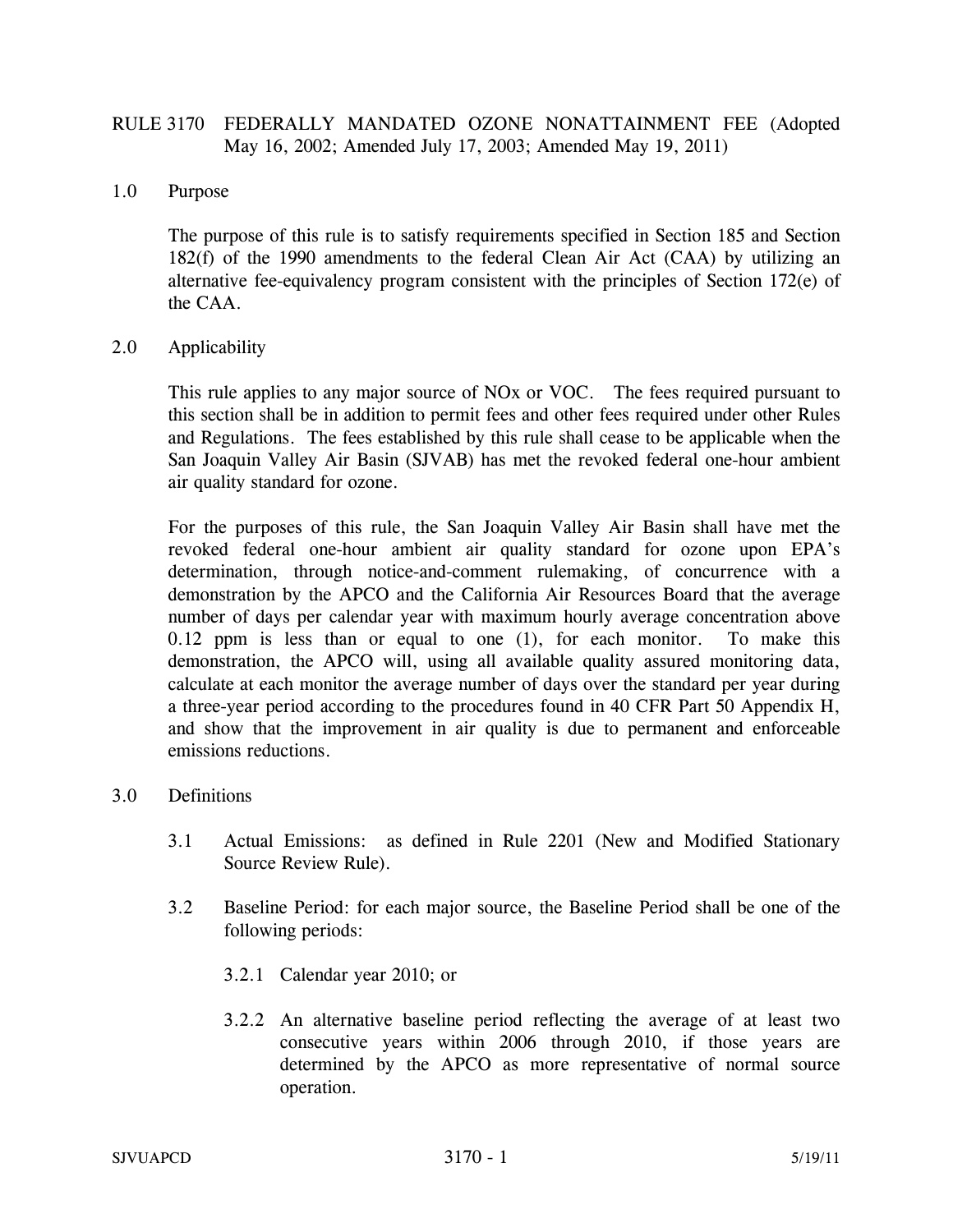- 3.3 Billing Year: the year in which a particular Rule 3170 fee is invoiced, generally the year following the fee assessment basis year.
- 3.4 California Vehicle Code Fees: those fees collected by the California Department of Motor Vehicles to be forwarded to the District as required under Vehicle Code Section 9250.17 and Health and Safety Code Section 40610-40613, which fees are required by Health and Safety Code Section 40612 to be expended on establishing and implementing incentive-based programs, such as the District's Emissions Reductions Incentive Program, to achieve surplus emissions reductions to remediate air pollution harms created by motor vehicles and that are intended to achieve and maintain state and federal ambient air quality standards. These fees shall therefore be used in programs designed to reduce NOx and VOC emissions in the San Joaquin Valley.
- 3.5 Clean Emissions Unit: an emissions unit that the APCO has determined meets one of the following criteria:
	- 3.5.1 The unit is equipped with an emissions control technology with a minimum control efficiency of at least 95% (or at least 85% for leanburn, internal combustion engines); or
	- 3.5.2 The unit is equipped with emission control technology that meets or exceeds the requirements for achieved-in-practice Best Available Control Technology as accepted by the APCO during the period from 2006 through 2010.
- 3.6 Fee Assessment Basis Year: the year in which emissions occurred for which fees are assessed under Section 5.0 of this rule.
- 3.7 Major Source: as defined in Rule 2201 (New and Modified Stationary Source Review Rule).
- 3.8 NOx: any nitrogen oxide compounds.
- 3.9 VOC: any Volatile Organic Compound, as defined in Rule 1020 (Definitions).
- 4.0 Exemptions
	- 4.1 Any unit that is a clean emissions unit for NOx shall not be subject to the NOx fee requirements of this rule.
	- 4.2 Any unit that is a clean emissions unit for VOC shall not be subject to the VOC fee requirements of this rule.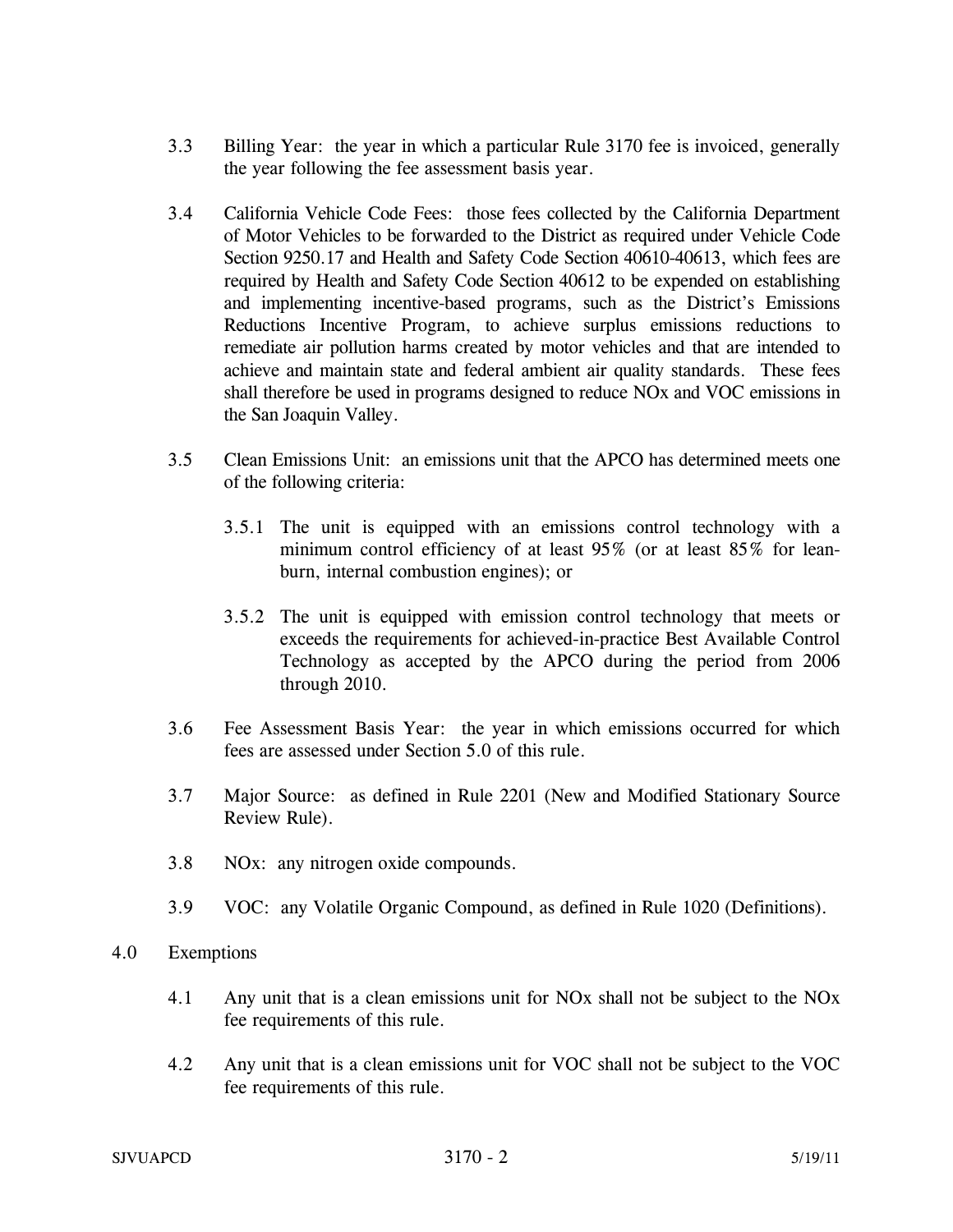## 5.0 Fee Requirements

5.1 Each major source of NOx or VOC will be assessed an annual fee payable to the District. The fee shall be the sum of the NOx Fee and the VOC Fee, which shall be calculated as follows, in accordance with Section 185 (b) of the federal Clean Air Act.

> NOx Fee (in  $\phi$ ) = [A – (0.8 x B)] x C VOC Fee (in  $\phi = [D - (0.8 \times E)] \times C$

Where:

- $A =$  The total amount of NO<sub>x</sub> emissions actually emitted from permitted emissions units at a major NOx source during the applicable fee assessment basis year, in tons per year.
- $B =$  The actual average annual emissions of NO<sub>x</sub> during the baseline period, or the average annual emissions allowed by the facility's permit during the baseline period, whichever is lower, in tons per year. B shall be set equal to zero (0) if the unit was not permitted during the baseline period, except for units replaced since the baseline period, B shall represent the emissions during the baseline period of the unit replaced.
- $C =$  The fee rate of \$5,000 per ton of pollutant, in 1990 dollars, adjusted by the U.S. City Average Consumer Price Index for all-urban consumers, in accordance with Section  $502(b)(3)(B)(v)$  of the federal Clean Air Act.
- $D =$  The total amount of VOC emissions actually emitted from permitted emissions units at a major VOC source during the applicable fee assessment basis year, in tons per year.
- $E =$  The actual average annual emissions of VOC during the baseline period, or the average annual emissions allowed by the facility's permit during the baseline period, whichever is lower, in tons per year. E shall be set equal to zero (0) if the unit was not permitted during the baseline period, except for units replaced since the baseline period, E shall represent the emissions during the baseline period of the unit replaced.
- 5.2 In the equation for NOx Fee in Section 5.1, if A is less than or equal to 80% of B, the fee assessment for NOx shall be set to zero.
- 5.3 In the equation for VOC Fee in Section 5.1, if D is less than or equal to 80% of E, the fee assessment for VOC shall be set to zero.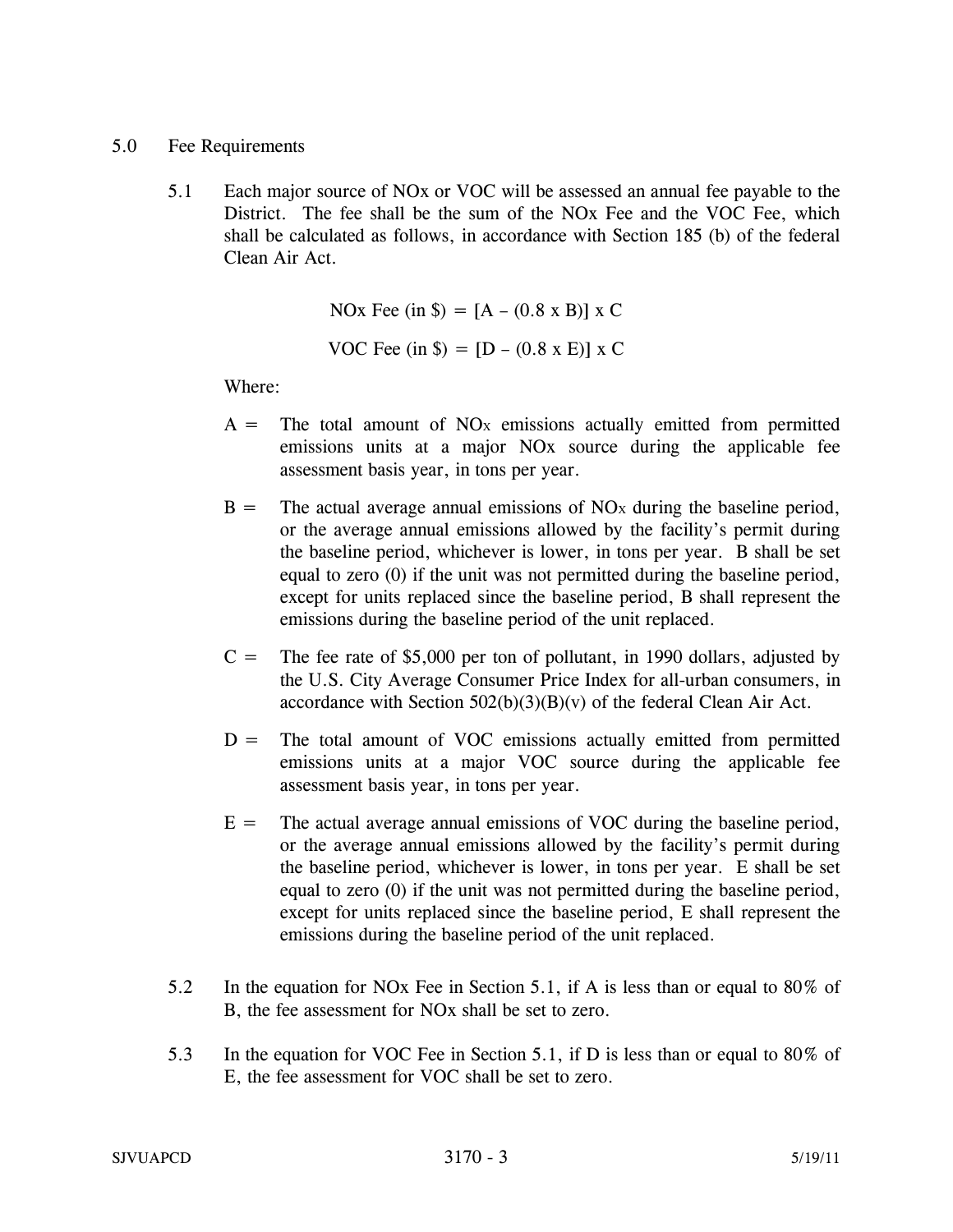- 5.4 By May 1, 2012, and each May 1 thereafter, the APCO shall assess a fee on each agency or person subject to this rule for emissions in the previous calendar year. The assessed fee shall be calculated in accordance with Section 5.1.
- 5.5 By June 30, 2012, and each June 30 thereafter, each agency or person shall remit the assessed fee to the District.
- 5.6 If all fees due have not been paid by June 30, the fee shall be increased in accordance with the schedule provided in Rule 3010 Section 11.0 (Late Fees). Nonpayment of the increased fees by July 30 may result in suspension of the facility's Permit(s) to Operate.
- 6.0 Emissions Reporting
	- 6.1 All major sources subject to this rule must provide baseline period actual emissions information within 60 days of the District's request, or by the due date of the initial annual emissions statement required under Section 6.2, whichever is earlier. This information must include all necessary baseline period actual emissions data for VOC and NOx from each permitted emissions unit, and justification of any proposed alternative baseline period.
	- 6.2 All major sources subject to this rule must provide annual emission statements that report actual emissions of VOC and NOx for the prior calendar year from each permitted emissions unit. Such statements shall be submitted in accordance with the format established by the District before March 31 of each year.
	- 6.3 Operators of a clean emissions unit must distinguish in their annual emission statements which units are claimed as clean emissions units, and include a justification of that claim. Referencing of an applicable District-published clean unit determination suffices for such justification.
- 7.0 Fee Equivalency Demonstration System
	- 7.1 Actual Emission Tracking System

The APCO shall implement a system for tracking all information necessary to make an annual demonstration that the sum of fees collected under this rule, plus all California vehicle code fees collected, is equal to or greater than the total penalty fee that would be collected under a direct implementation of the federal ozone nonattainment fee, codified in Section 185 of the federal Clean Air Act, including, but not limited to, the following:

7.1.1 All baseline period calculations, including documentation of any approved alternative baseline period,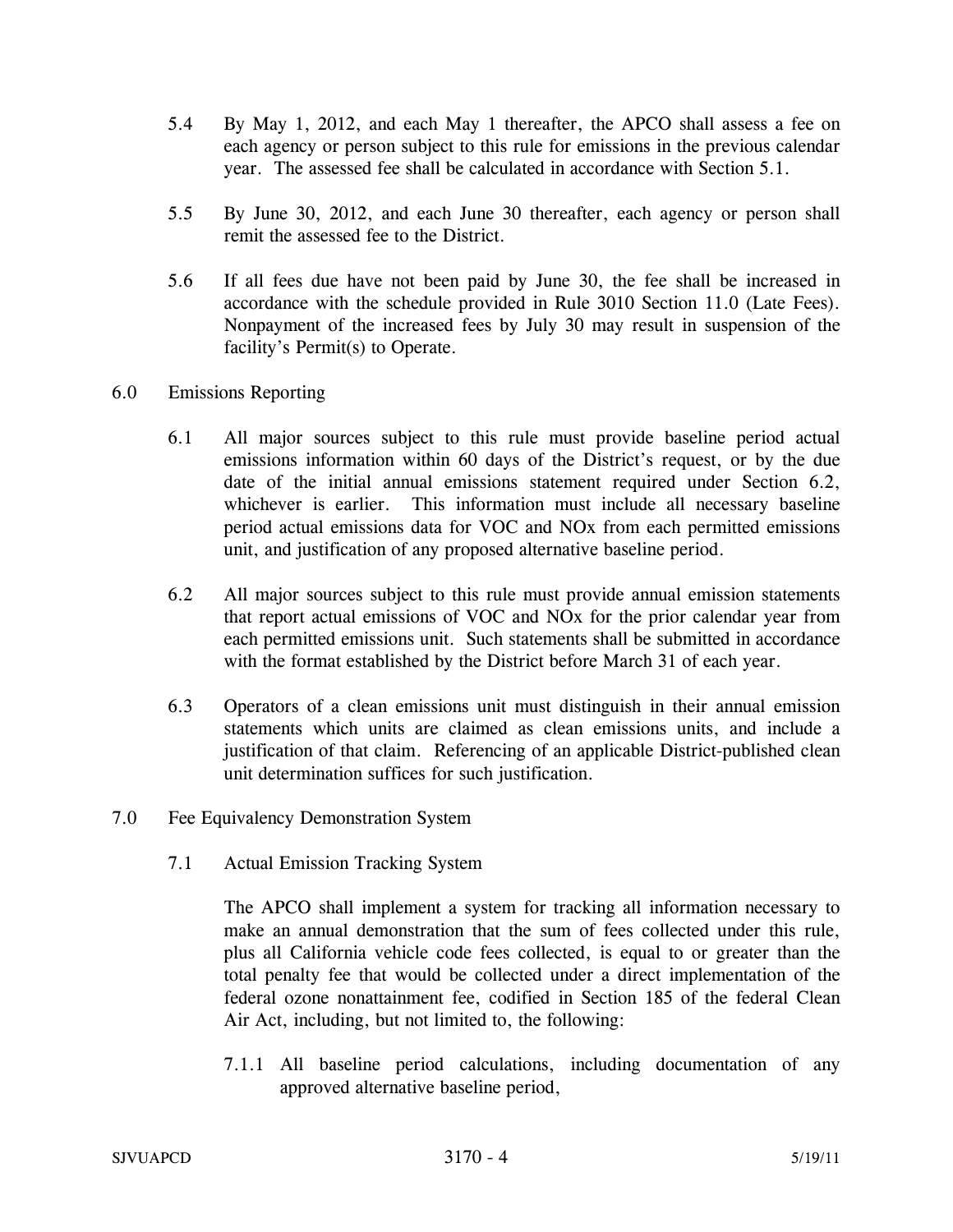- 7.1.2 All emissions data reported in the annual emissions statements required under this rule,
- 7.1.3 The identification and justification of any clean emissions unit exempted from paying a fee under this rule,
- 7.1.4 The NOx and VOC emissions and corresponding fee amount excluded from payment based on the clean emissions unit determination.
- 7.2 Annual Fee Equivalency Demonstration Report

On or before November 1 of each year, the APCO shall prepare an Annual Fee Equivalency Demonstration Report.

- 7.2.1 The report shall document:
	- 7.2.1.1 The total fees collected under this rule that have not been reported in a prior Annual Fee Equivalency Demonstration Report, and
	- 7.2.1.2 The total California vehicle code fees collected that have not been used to demonstrate equivalency in a prior Annual Fee Equivalency Demonstration Report.
	- 7.2.1.3 The total Section 185 fees that would be collected under a direct implementation of the federal ozone nonattainment fee, codified in Section 185 of the federal Clean Air Act. For the purposes of this report, the fee that would have been collected under Section 185 shall be calculated using the fee calculations of Section 5.1 through 5.3 of this rule, and calendar year 2010 shall be used as the baseline period.
- 7.2.2 The report shall demonstrate whether the sum of the total Rule 3170 fees identified under Section 7.2.1.1, plus the total California vehicle code fees identified under Section 7.2.1.2, is equal to or greater than the total penalty fee that would be collected under a direct implementation of Section 185 of the federal Clean Air Act.
- 7.2.3 The report shall be made available to the public and mailed to the federal EPA no later than November 1 of each billing year.
- 7.3 Remedy for Fee Collection Shortfall
	- 7.3.1 If any Annual Fee Equivalency Demonstration Report demonstrates a shortfall in total fees collected compared to the fees that would have been